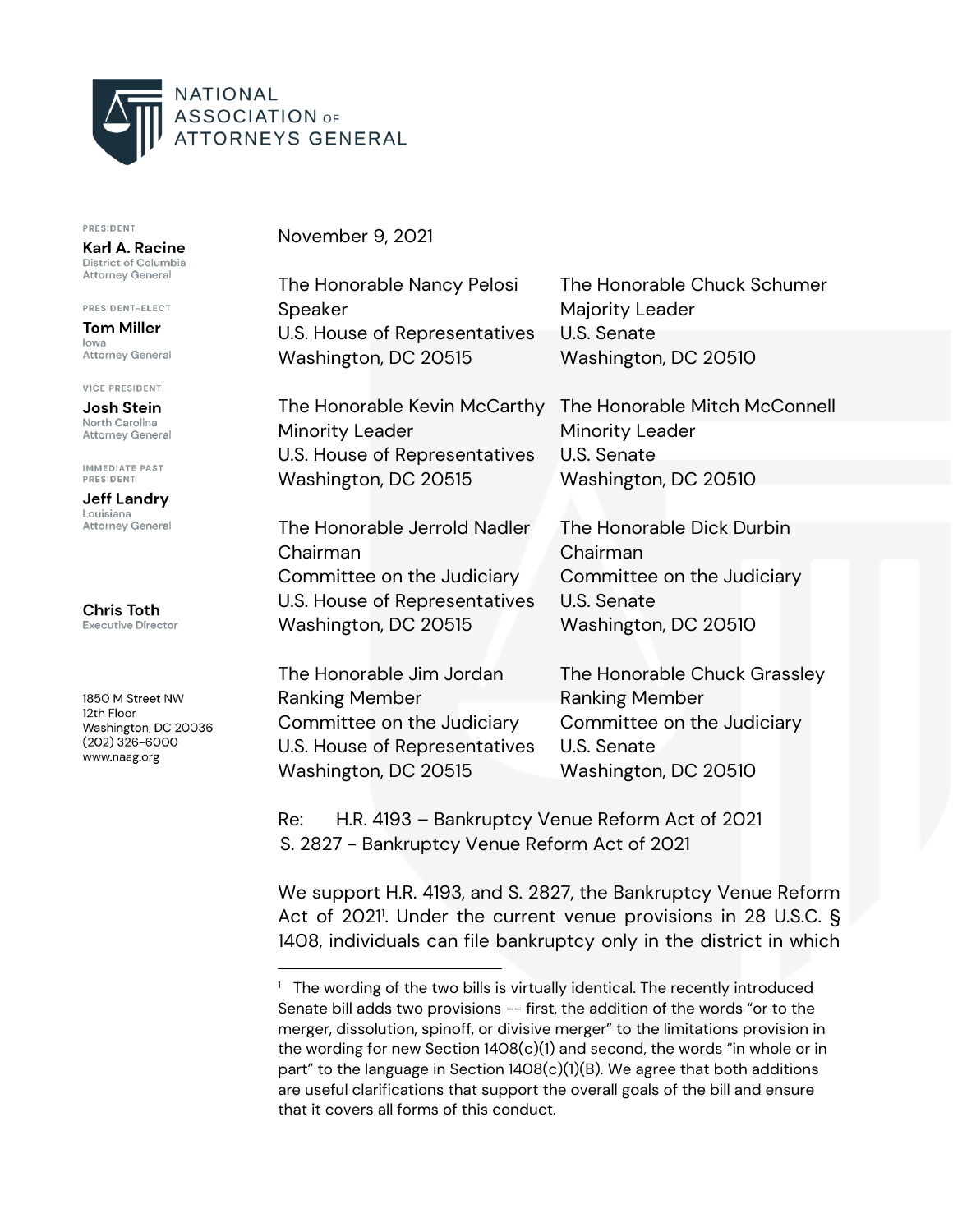they have resided for a majority of the 180 days prior to filing. Corporations, however, can file in any district in which they are incorporated, have their principal place of business or principal assets – or in any district where an affiliated entity, no matter how small or recently created, has filed bankruptcy using any of these provisions.

There have been numerous examples where corporations have taken advantage of this freedom: Eastern Airlines, based in Florida, filed in New York in the 1980s, relying solely on the location of its frequent flyer club subsidiary. Enron and Worldcom similarly were able to file in New York in 2001 and 2002 based on initial filings by single small subsidiaries affiliated there, even though they were based in Texas and Mississippi, respectively and had by far the largest amount of their operations in those states. General Motors, an iconic Michigan company, used a single dealership based in Harlem to allow it to file in New York in 2009 while Patriot Coal, which was headquartered in St. Louis and had subsidiaries in a number of coal states, filed in New York based on its incorporation of two new subsidiaries there (where it previously had *no* assets) the month before it filed in 2012. Similarly, the Herald newspaper, which had been publishing in Boston since 1846, filed bankruptcy in Delaware in 2017 and that same year, Venoco, LLC, a Denver-based company, also filed bankruptcy in Delaware following massive losses incurred from an oil spill from its Santa Barbara, CA operations. There are many other examples of such filings in venues that have nothing to do with a debtor's primary operations or business.

By incorporating a single subsidiary in a favored jurisdiction, corporations can engage in rampant forum shopping, allowing them to pick a court with favorable law on issues ranging from the merits of the claims against it to the applicable statutes of limitation, the fees that its lawyers will be able to command, and the releases it will seek to provide to its officers, insiders, and non-debtor third parties. This ability to control the law to be applied to one's affairs is not allowed in any other area of the law. At a minimum, it has encouraged placing cases in some of the most expensive legal markets in the country, contributing to the growing costs of these cases.

Under the current venue provisions, for many years the most significant bankruptcy cases were filed in the Southern District of New York or the District of Delaware despite neither being the natural venue for such filings. On a number of occasions this has been done through shell subsidiaries created solely for the purpose of enabling such a filing. The same issue has begun to arise in a few other districts in recent years and while we respect the expertise of the judges in these districts, we reject the argument that other judges are not equally capable of exercising an expertise in corporate cases, large or small or that there is something inherent in those districts that makes those courts uniquely qualified to handle such cases. Moreover, by allowing debtors to choose their courts – and, in some instances their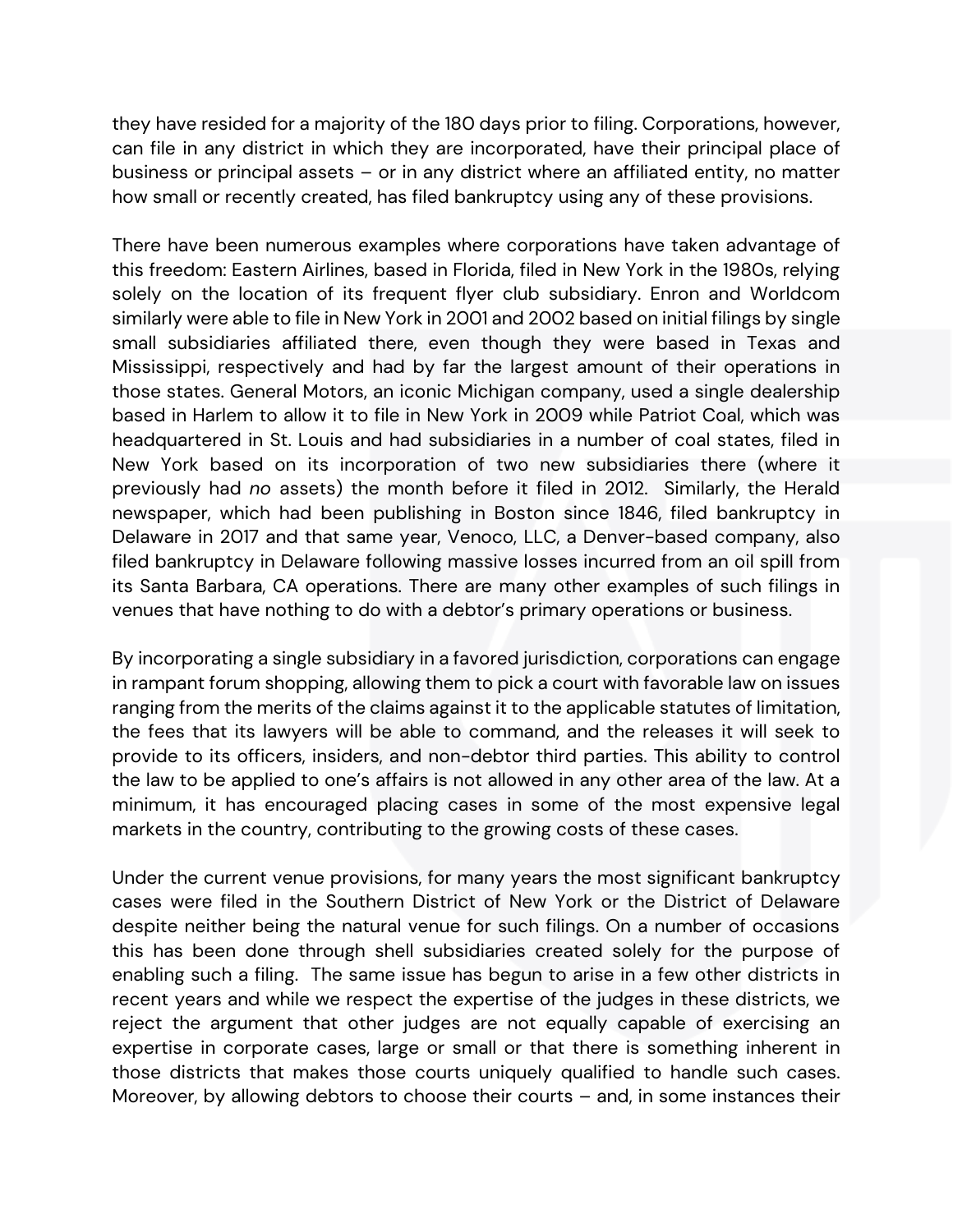own judge from a group of only one or two – this inherently exposes those judges and their decisions to heightened scrutiny and criticism. That is particularly true when the ability to choose those courts and judges lies solely within the unilateral control of the debtor itself. No other defendant is allowed such freedom, but the current system plainly allows such abuse.

The issues arising from such forum shopping are problematic enough standing alone; they provide an even greater problem for the overall system in that, no matter how fairly the favored judges attempt to be in their rulings, the debtor's actions inevitably taint how other parties view them. The results from a bankruptcy case are already hard enough to accept for a party that sees itself as victimized by the debtor; that distrust can only be exacerbated if it sees the rulings as coming from a judge handpicked by the debtor. As such, we agree with the bill's premise that "reducing forum shopping in the bankruptcy system will strengthen the integrity of, and build public confidence and ensure fairness in, the bankruptcy system," by making corporate debtors file in jurisdictions where they chose to place significant aspects of their basic business operations, not where they choose to litigate about the adverse effects of those operations.

The ability of debtors to limit their filings to a few chosen venues and/or judges is even more significant than in ordinary litigation in that bankruptcy cases have a national effect, yet the binding precedent in the large cases may only issue from a very few courts so there is no ability to assess differing views on the issues or to have those debates rise to higher levels on appeal. That limited ability to appeal and to have determinations made at the highest level (including by the Supreme Court) is particularly true in light of the extremely broad statutory and judge-made limits (such as the so-called "equitable mootness" doctrine) imposed on creditors seeking to appeal decisions that confirm plans. As such, the forum shopping process can result in debtors being able to pick not only the initial, but also, in many cases, the final arbiter of their fate.

Those problems are further underscored by the burdens imposed on those who already have suffered as a result of a corporate debtor's financial collapse who may then be forced to spend substantial additional amounts, travel long distances, and often hire additional local counsel simply to participate on an equal footing with the debtor. While the experience over the last 18 months as the courts have dealt with the COVID-19 pandemic have indicated that some of the worst of those effects can be mitigated by allowing telephonic/virtual appearances, no one doubts that the inability to appear in person or to engage in face-to-face discussions with others in the case puts those in distant locales at a distinct disadvantage. Those disadvantages will reemerge as courts resume in-person hearings, even if they do retain some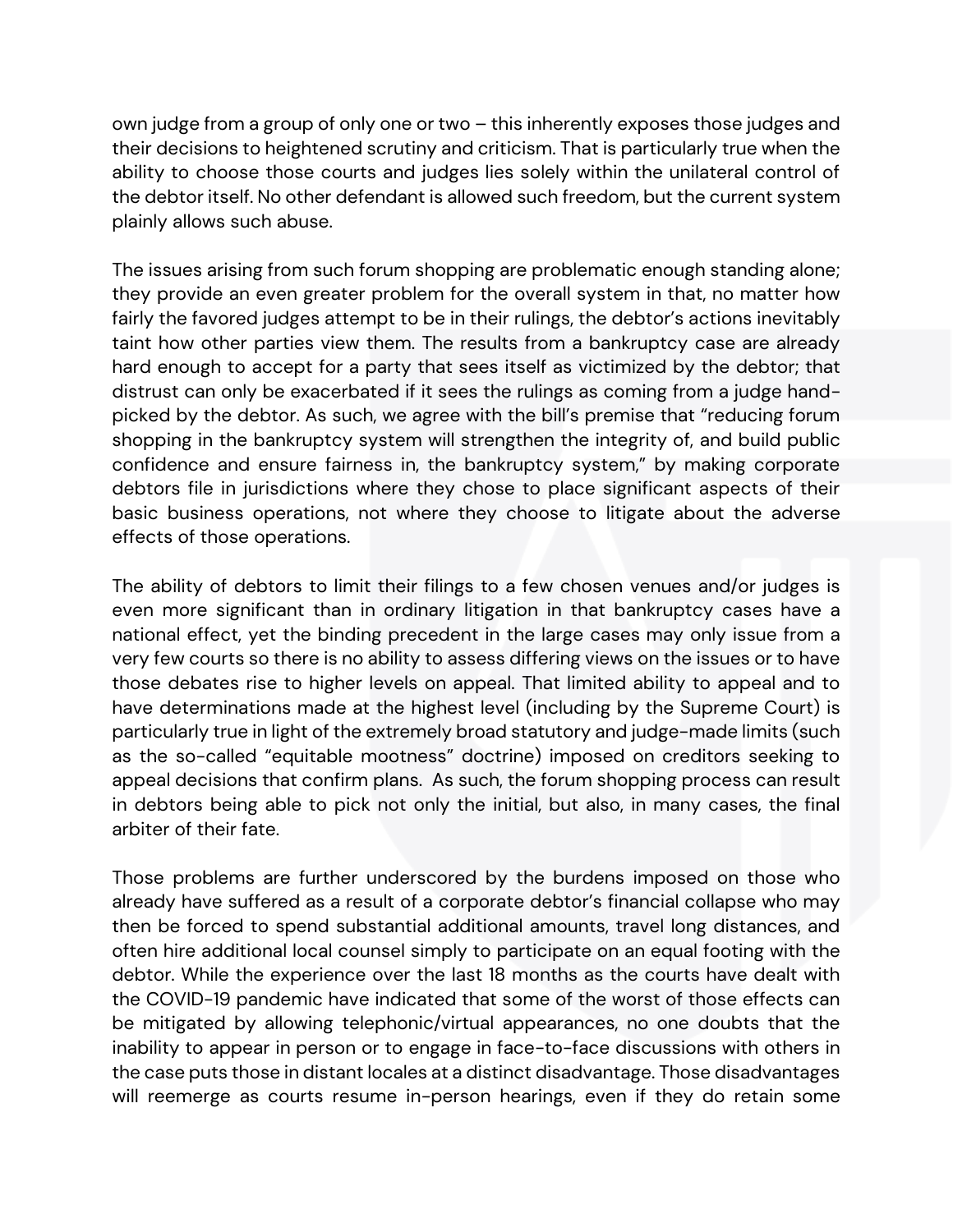adaptations. Moreover, even with those alternative means of appearance, districts generally have retained their rules requiring local counsel for out-of-state parties, which can, in many instances, add substantial additional costs and burdens on a creditor that is already far from likely to be able to recover a meaningful amount of its claim.

In short, by ensuring that debtors whose operations have created adverse impacts on their neighbors are called to account in proximity to those same neighbors, H.R. 4193 and S. 2827 will greatly limit forum shopping while helping consumers and many other parties, large and small alike – including creditors, workers, retirees, shareholders, and small business vendors – to represent themselves without undue burden. The additional language in S. 2827 that bars recognition of a new trend of using "divisive mergers" to split a single entity into one company that retains the profitable operating assets and a second left with the burdensome liabilities of the original company and having only the latter file bankruptcy is a welcome addition.

As state attorneys general, we are charged with guarding our states' financial interests, enforcing consumer protection laws, protecting our citizens from environmental pollution and combating wrongdoing in whatever form it takes. These duties are difficult enough when corporations file bankruptcy and claim to be financially unable to comply with their legal obligations. The difficulties are multiplied when bankruptcy law allows those debtors to seek relief in distant jurisdictions where the debtors hope to find rulings that are friendlier to their interests than to those of persons and agencies located far away and, at the very least, to greatly increase the difficulties imposed on those seeking to be heard in opposition to the debtor's desires.

Accordingly, we agree with the tests set forth in H.R. 4193 and S. 2827, limiting where businesses may file by ensuring that they will do so in a jurisdiction in which their "principal assets" or their "principal place of business" are located, and ensuring that it is the *parent's* status, not that of a minor affiliate, that will determine where the overall case will be heard. These provisions should go far to ensure that bankruptcies are filed in jurisdictions where debtors have the closest connections and where their filings will impose the largest impacts.

We also support the bills because of their provisions providing for a new rule to be drafted dealing with appearances by governmental attorneys. In our role as representatives of both the state and its aggrieved citizens, we often have to appear in distant jurisdictions because many debtors have nationwide operations that may affect citizens in states all across the county. We recognize and accept that a consequence of this bill will be that we may need to appear in "home courts" of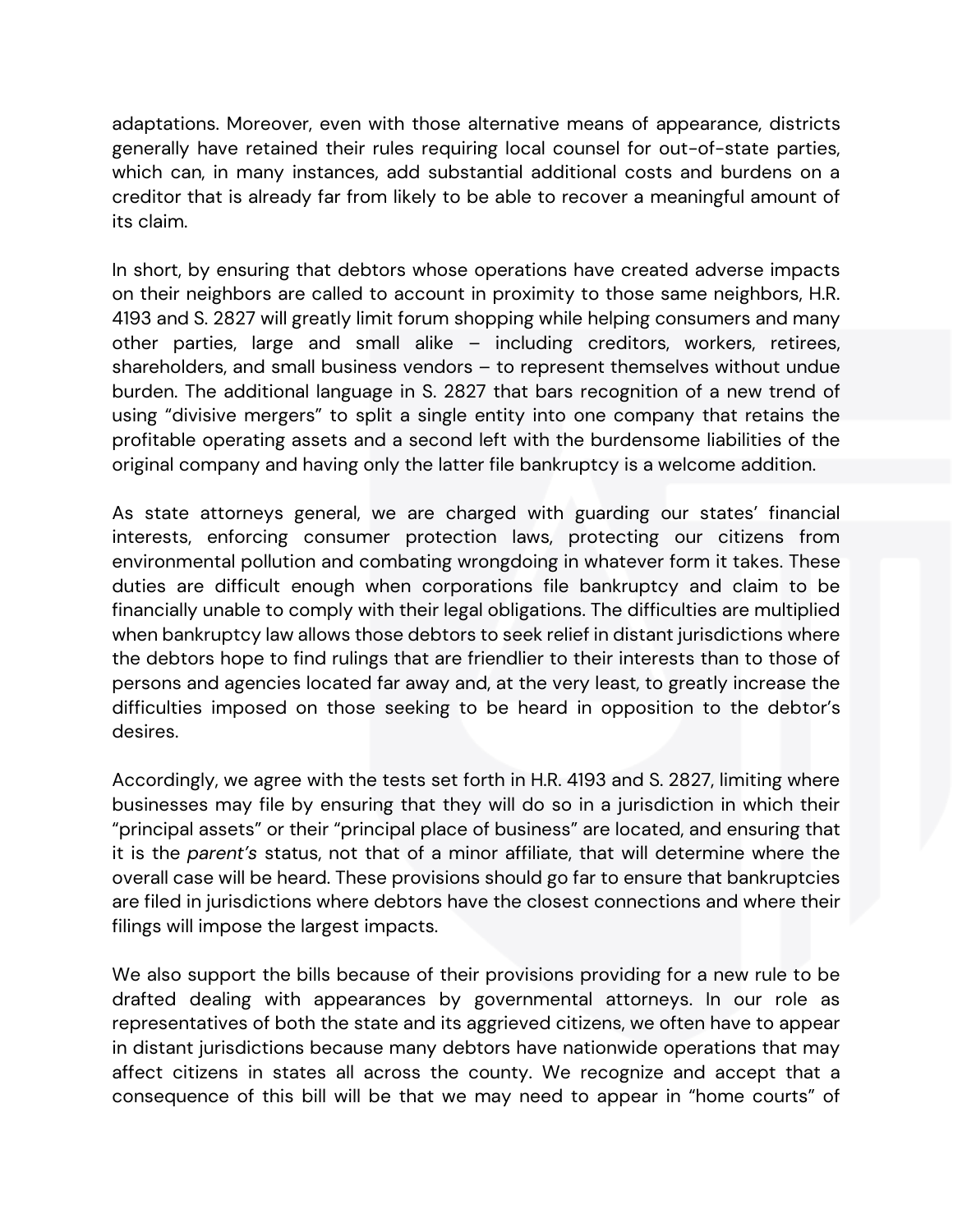companies throughout the country, not just Delaware and New York. Each such court currently sets its own requirements for allowing non-local attorneys to appear, including deciding whether to charge an admission fee in each case, and /or to require that we must associate local counsel, even as to matters involving only our own state's laws.

This is by contrast to the Rules for Multidistrict Litigation, which similarly group entities from all over the country into a single litigation forum, but which allow *all* parties to appear by right and without local counsel. The 1994 Bankruptcy Code amendments (Sec. 304 of P.L. 103-394) does grant those rights to governmental child support creditors and this provision has worked without incident. This bill would require rules to be prescribed to similarly allow *all* government attorneys to appear without charge and without being required to associate local counsel. Most courts extend those privileges to counsel for the United States; the bill would simply provide the same treatment for other governmental entities, thus facilitating our ability to appear in bankruptcy courts without delay or unnecessary financial burdens.

For all these reasons, we strongly support this bill and urge you to advance its passage. As the chief legal officers of our states, we have a particular interest in ensuring that we and our citizens can protect our interests by effectively participating in these cases.

**Sincerely** 

William Tong I and Brian Frosh Connecticut Attorney General Maryland Attorney General

Dave Ybst **Ken Paxton** 

Treg R. Taylor **Mark Brnovich** 

 $\leq$  fa

Ohio Attorney General Texas Attorney General

Alaska Attorney General Arizona Attorney General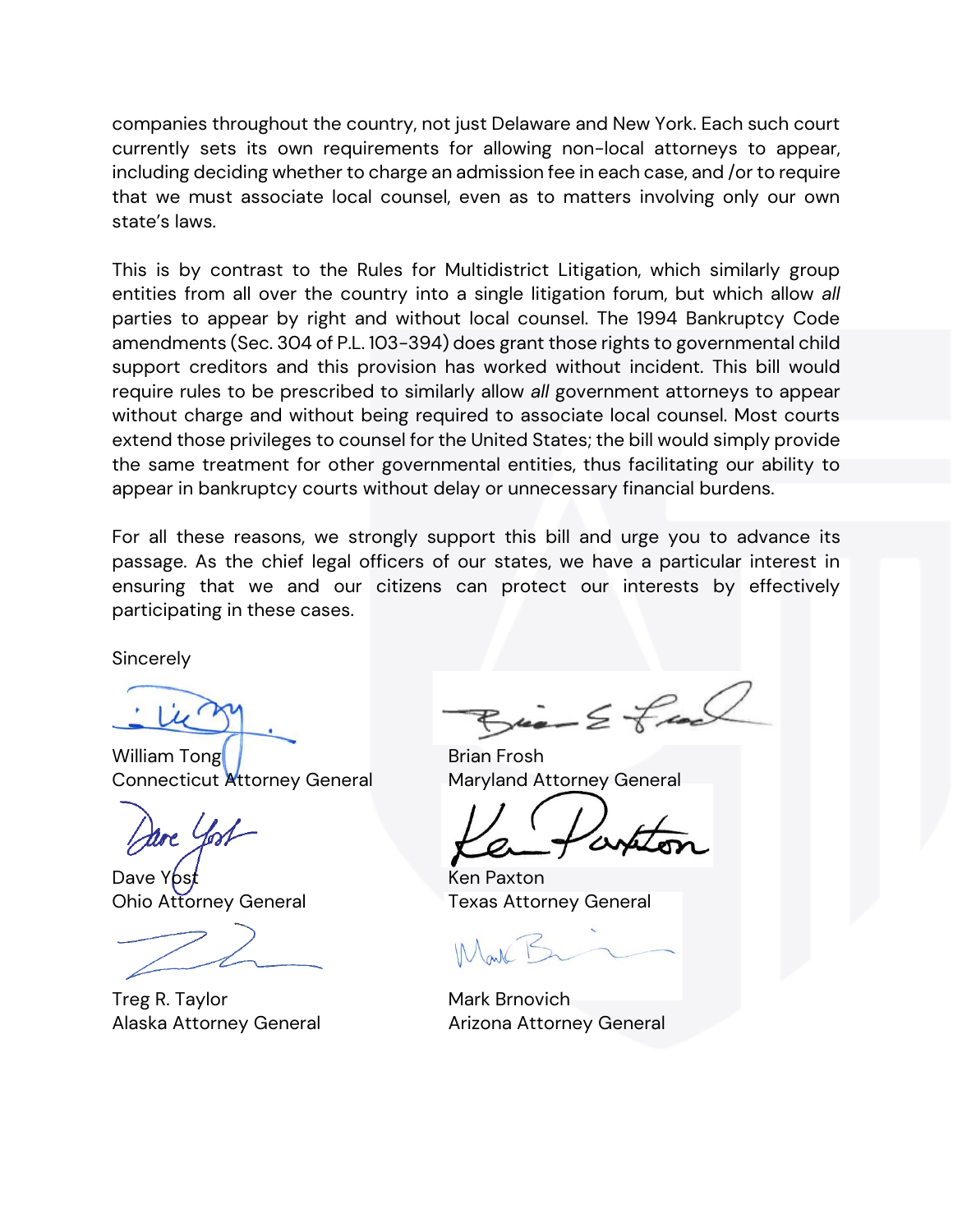De L' Palledge

Leslie Rutledge **Rob Bonta** Arkansas Attorney General California Attorney General

Weiser au

Phil Weiser / **Karl A. Racine** 

(ii) Mw

Ashley Moody  $U$  Christopher M. Carr



Leevin Taitano Camacho Camacho Clare E. Connors Guam Attorney General **Hawaii Attorney General** 

 $\sim$ l

Lawrence Wasden Kwame Raoul

ohd (Com

Todd Rokita Tom Miller Indiana Attorney General **Indiana Attorney General** 

Daniel Cameron Jeff Landry

anon M. Frey

Aaron M. Frey **Maura Healey** 

Colorado Attorney General **District of Columbia Attorney General** 

nai

Florida Attorney General Georgia Attorney General

Idaho Attorney General **Illinois Attorney General** 

In Miller

Kentucky Attorney General Louisiana Attorney General

Maine Attorney General Massachusetts Attorney General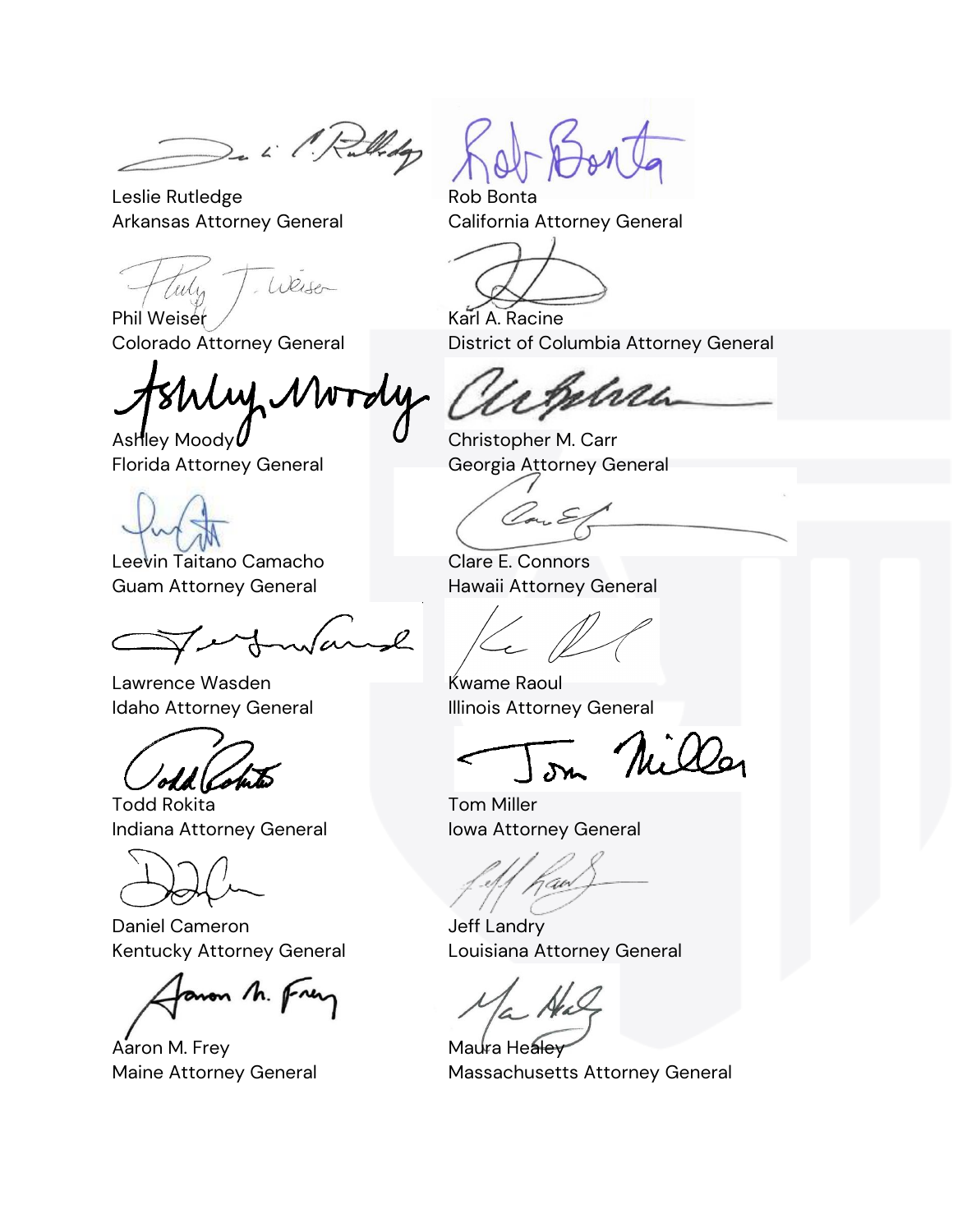Jana Wessel

Dana Nessel New York Care Keith Ellison

Aaron D. Ford John M. Formella

Hector Balderas Letitia James New Mexico Attorney General New York Attorney General

Wayne Stenehjem John O'Connor North Dakota Attorney General **Canadian Control** Attorney General

Ellu 7.

Ellen F. Rosenblum Josh Shapiro

Domingo Emanuelli-Hernández Peter F. Neronha Puerto Rico Attorney General Rhode Island Attorney General

lan Wisson

Alan Wilson **Alan Wilson Communist Communist Communist Communist Communist Communist Communist Communist Communist Communist Communist Communist Communist Communist Communist Communist Communist Communist Communist Communi** South Carolina Attorney General South Dakota Attorney General

where H. Flaty H

Herbert H. Slatery III **Sean D. Reyes** Tennessee Attorney General Utah Attorney General

Michigan Attorney General Minnesota Attorney General

Nevada Attorney General New Hampshire Attorney General

formes

Oregon Attorney General Pennsylvania Attorney General

huson R Ray